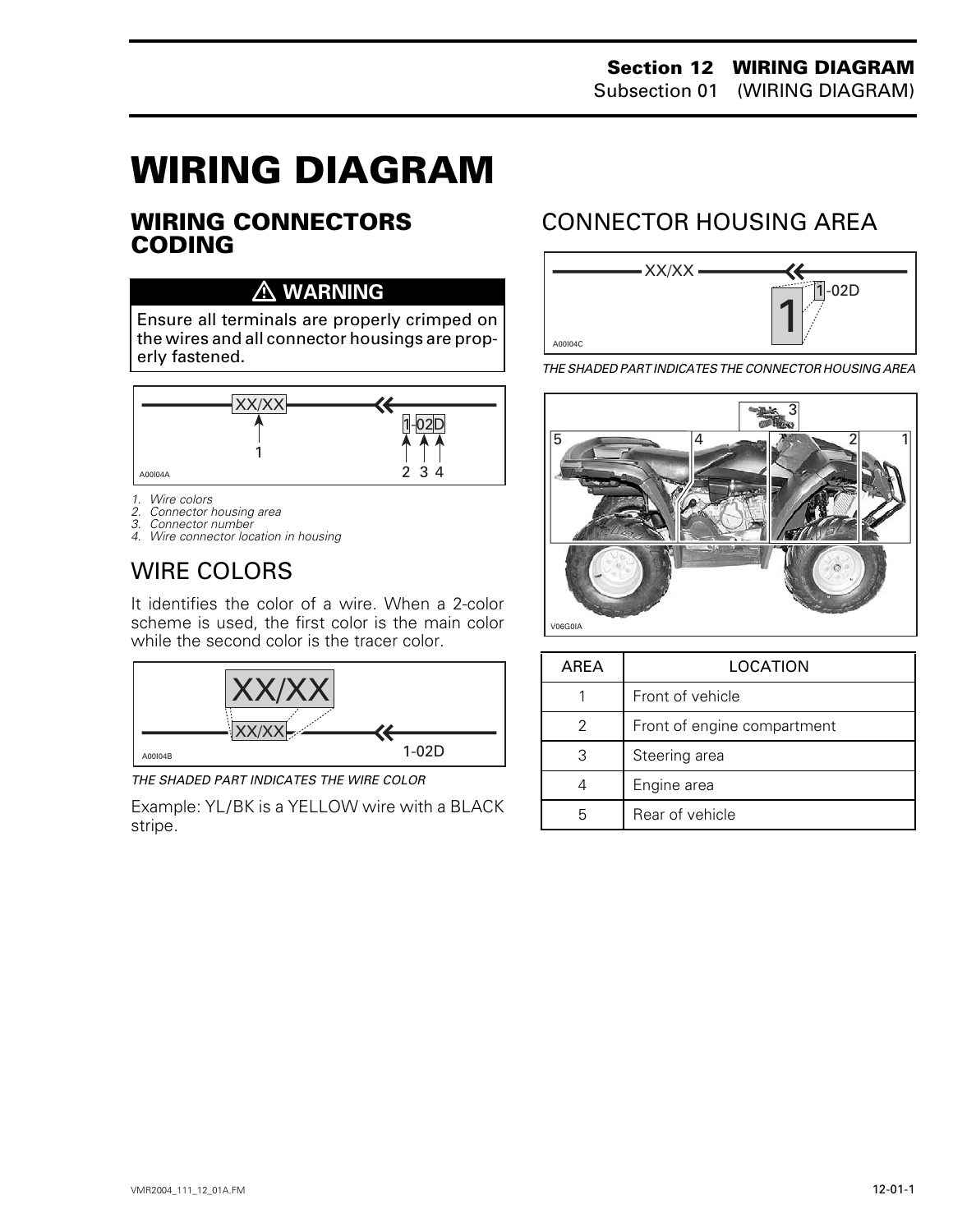#### **Section 12 WIRING DIAGRAM**

Subsection 01 (WIRING DIAGRAM)

## CONNECTOR NUMBER

It represents a connector number in a given area. If there are many connectors in the same area this helps to identify which wire is in which connector.



*THE SHADED PART INDICATES A CONNECTOR NUMBER*

### CONNECTOR LOCATION IN **HOUSING**

This is the wire position in the connector. The number or letter given refers to the physical identification stamped on the connector.

NOTE: However, if no letters or numbers are indicated on the connectors, see the connector chart at the end of the OVERVIEW section for proper connector locations.



*THE SHADED PART INDICATES THE CONNECTOR LOCATION IN HOUSING*



*TYPICAL*